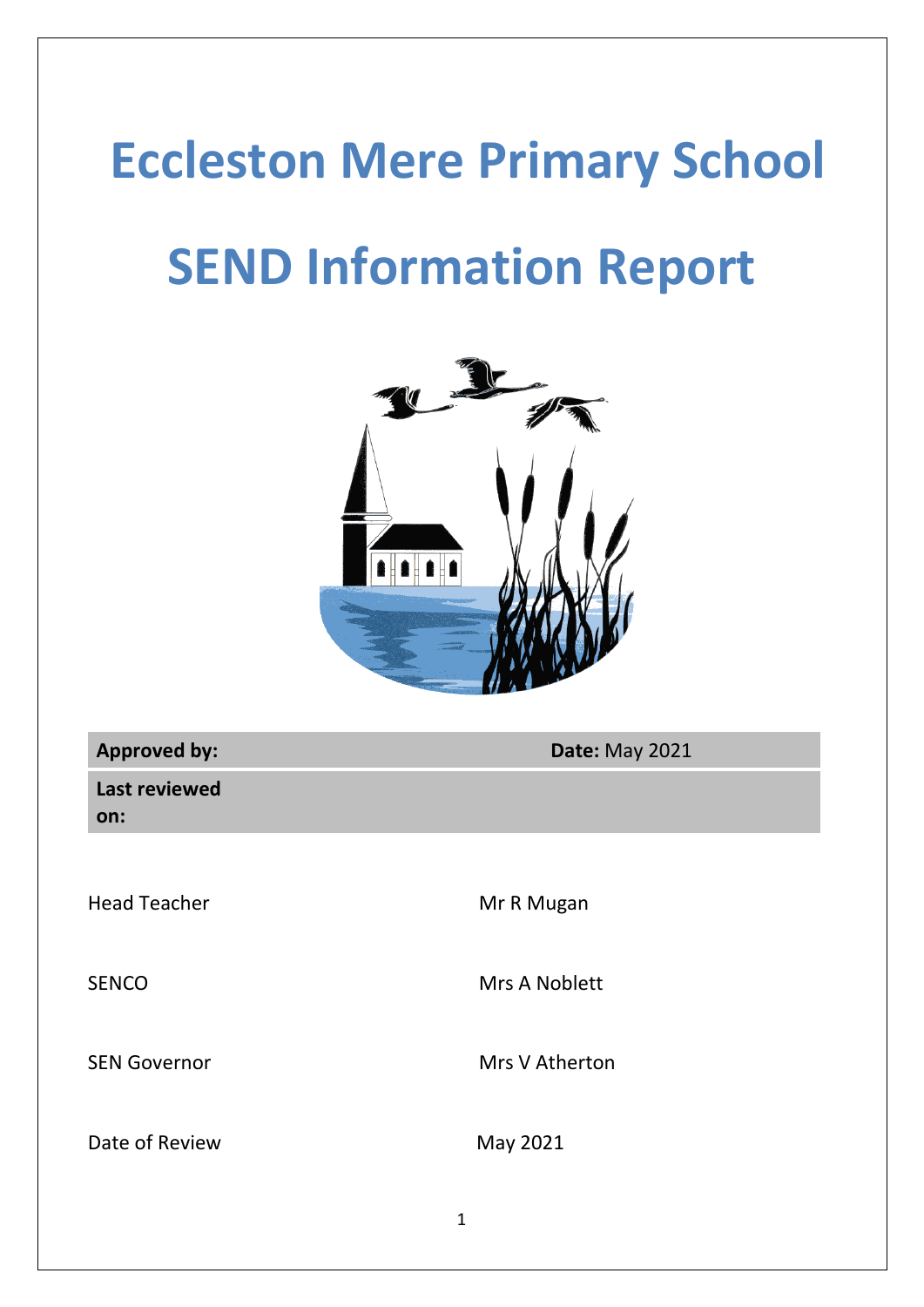## **Contents**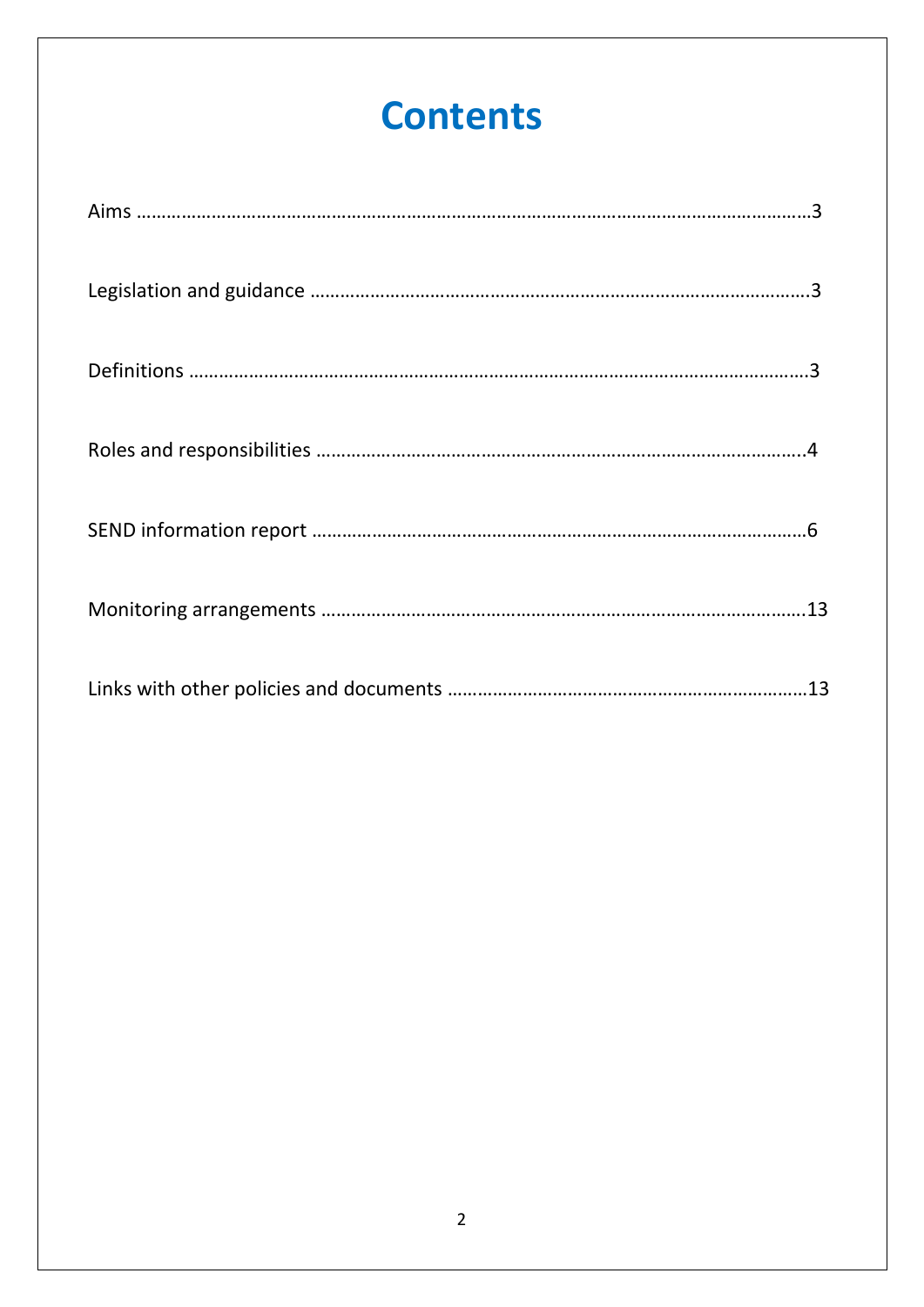## **Aims**

Our SEN policy and information report aims to:

- Set out how our school will support and make provision for pupils with special educational needs and disabilities (SEND)
- Explain the roles and responsibilities of everyone involved in providing for pupils with SEND

## **Legislation and guidance**

This policy and information report is based on the statutory [Special Educational Needs](https://www.gov.uk/government/uploads/system/uploads/attachment_data/file/398815/SEND_Code_of_Practice_January_2015.pdf) and [Disability \(SEND\) Code of Practice](https://www.gov.uk/government/uploads/system/uploads/attachment_data/file/398815/SEND_Code_of_Practice_January_2015.pdf) and the following legislation:

- [Part 3 of the Children and Families Act 2014](http://www.legislation.gov.uk/ukpga/2014/6/part/3), which sets out schools' responsibilities for pupils with SEND and disabilities
- [The Special Educational Needs and Disability Regulations 2014,](http://www.legislation.gov.uk/uksi/2014/1530/contents/made) which set out schools' responsibilities for education, health and care (EHC) plans, SEND co-ordinators (SENCOs) and the SEND information report.

## **Definitions**

A pupil has SEND if they have a learning difficulty or disability which calls for special educational provision to be made for them.

They have a learning difficulty or disability if they have:

- A significantly greater difficulty in learning than the majority of the others of the same age, or
- A disability which prevents or hinders them from making use of facilities of a kind generally provided for others of the same age in mainstream schools

Special educational provision is educational or training provision that is additional to, or different from, that made generally for other children or young people of the same age by mainstream schools.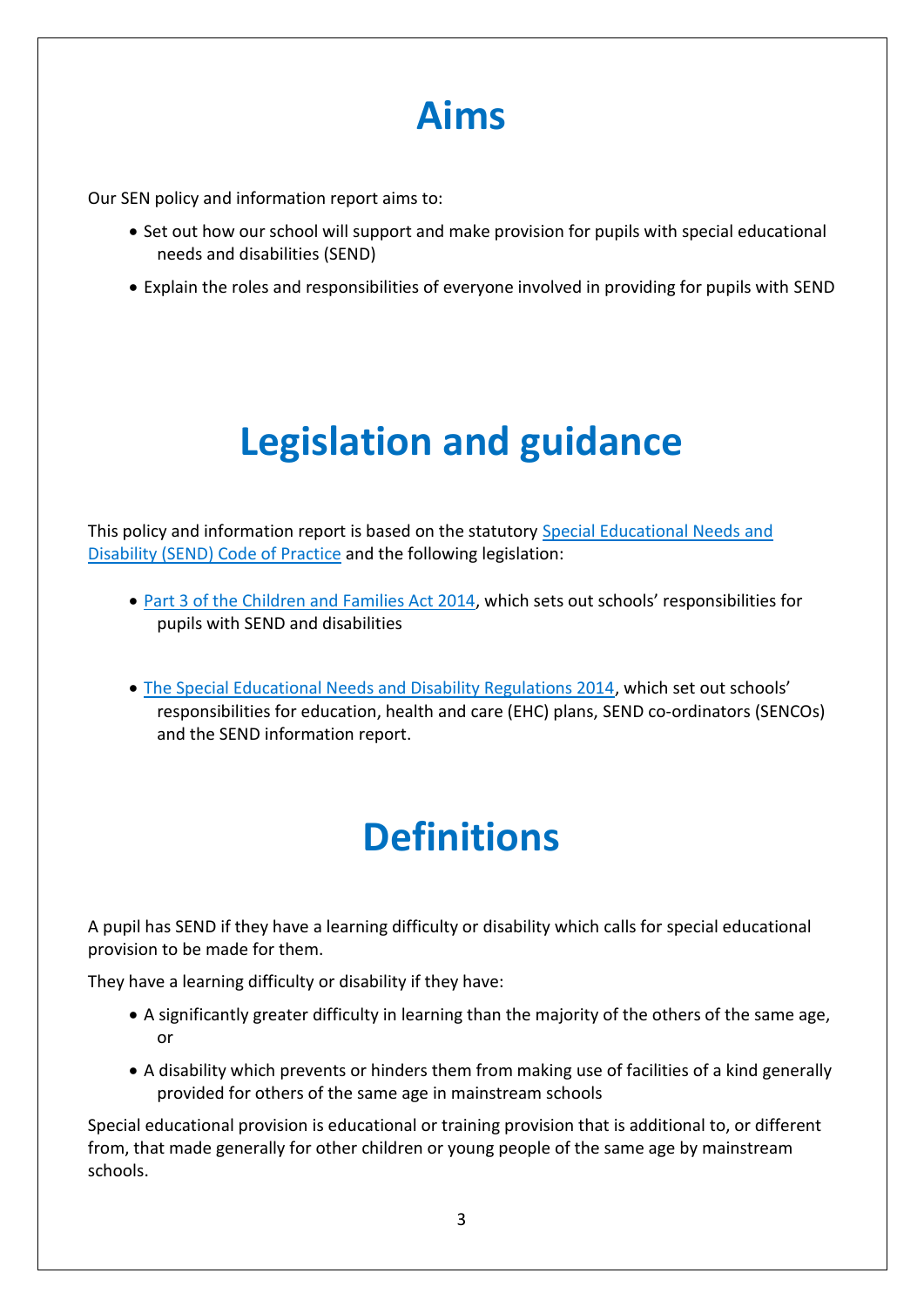## **Roles and responsibilities**

#### **The SENCO**

The SENCO is Mrs Amanda Noblett

They will:

- Work with the headteacher and SEND governor to determine the strategic development of the SEND policy and provision in the school
- Have day-to-day responsibility for the operation of this SEND policy and the co-ordination of specific provision made to support individual pupils with SEND, including those who have EHC plans
- Provide professional guidance to colleagues and work with staff, parents, and other agencies to ensure that pupils with SEND receive appropriate support and high-quality teaching
- Advise on the graduated approach to providing SEND support
- Advise on the deployment of the school's delegated budget and other resources to meet pupils' needs effectively
- Be the point of contact for external agencies, especially the local authority and its support services
- Liaise with potential next providers of education to ensure that the school meets its responsibilities under the Equality Act 2010 with regard to reasonable adjustments and access arrangements
- Ensure the school keeps the records of all pupils with SEND up to date

#### **The SEND governor**

The SEND governor is Mrs Victoria Atherton

They will:

- Help to raise awareness of SEND issues at governing board meetings
- Monitor the quality and effectiveness of SEND and disability provision within the school and update the governing board on this
- Work with the headteacher and SENDCO to determine the strategic development of the SEND policy and provision in the school

#### **The headteacher**

The headteacher is Mr Ryan Mugan

They will:

• Work with the SENCO and SEND governor to determine the strategic development of the SEND policy and provision within the school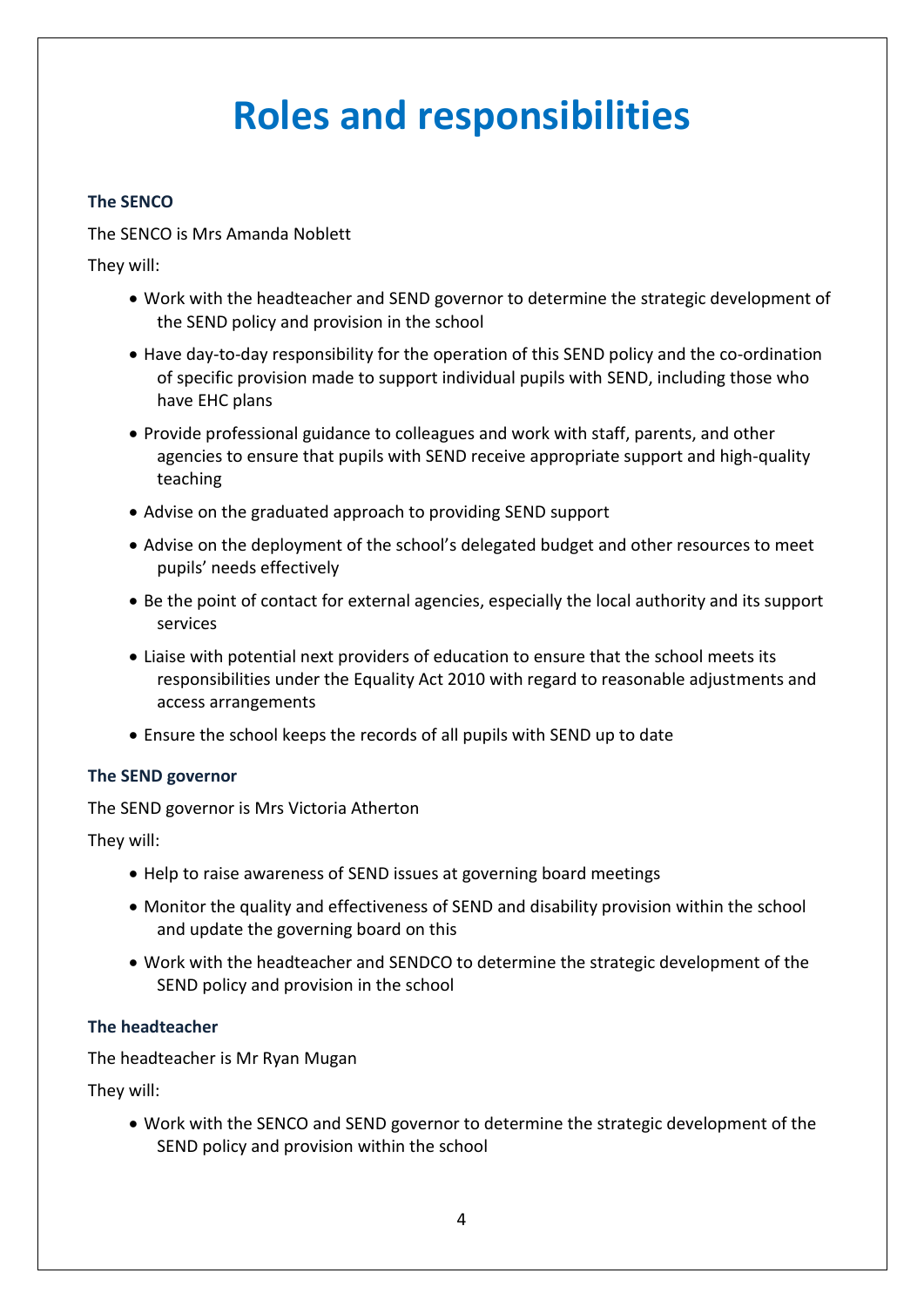• Have overall responsibility for the provision and progress of learners with SEND and/or a disability

#### **Class teachers**

Each class teacher is responsible for:

- The progress and development of every pupil in their class
- Working closely with any teaching assistants or specialist staff to plan and assess the impact of support and interventions and how they can be linked to classroom teaching
- Working with the SENCO to review each pupil's progress and development and decide on any changes to provision
- Ensuring they follow this SEND policy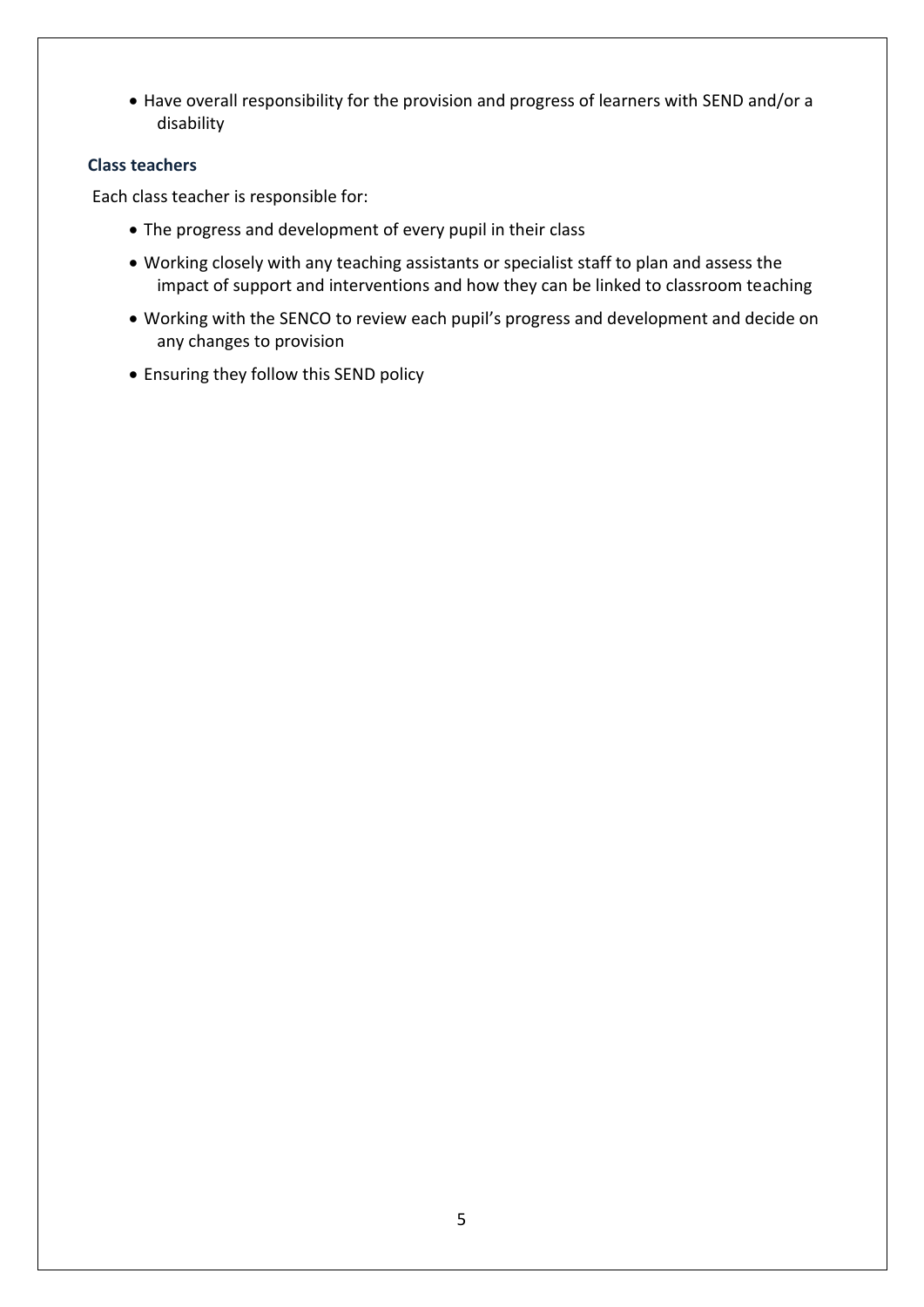## **SEND information report**

### **The kinds of SEND that are provided for**

Our school currently provides additional and/or different provision for a range of needs, including:

- Communication and interaction, for example, autistic spectrum disorder, Asperger's Syndrome, speech and language difficulties
- Cognition and learning, for example, dyslexia, dyspraxia
- Social, emotional and mental health difficulties, for example, attention deficit hyperactivity disorder (ADHD)
- Sensory and/or physical needs, for example, visual impairments, hearing impairments, processing difficulties, epilepsy
- Moderate/severe/profound and multiple learning difficulties

# **Identifying pupils with SEND and assessing their needs**

### **Our school's approach to supporting pupils with SEND**

#### *"All pupils share the right to a broad and balanced curriculum"*

Our primary aim is to ensure that children with additional needs and disability develop and learn successfully by working alongside other children. In this way, the quality of education for all our children is enhanced and their needs met. Within our school, the focus will be on meeting the needs of each child and ensuring that they have access to all areas of the curriculum. This might require modification to the curriculum.

The environment of the classroom and the school as a whole will influence the extent to which schemes of work can be successfully brought together to meet each pupil's needs. We feel our school provides an atmosphere of encouragement and an environment that is both stimulating and supportive where every child is a valued member of the community.

We will assess each pupil's current skills and levels of attainment on entry, which will build on previous settings and Key Stages, where appropriate. Class teachers will make regular assessments of progress for all pupils and identify those whose progress: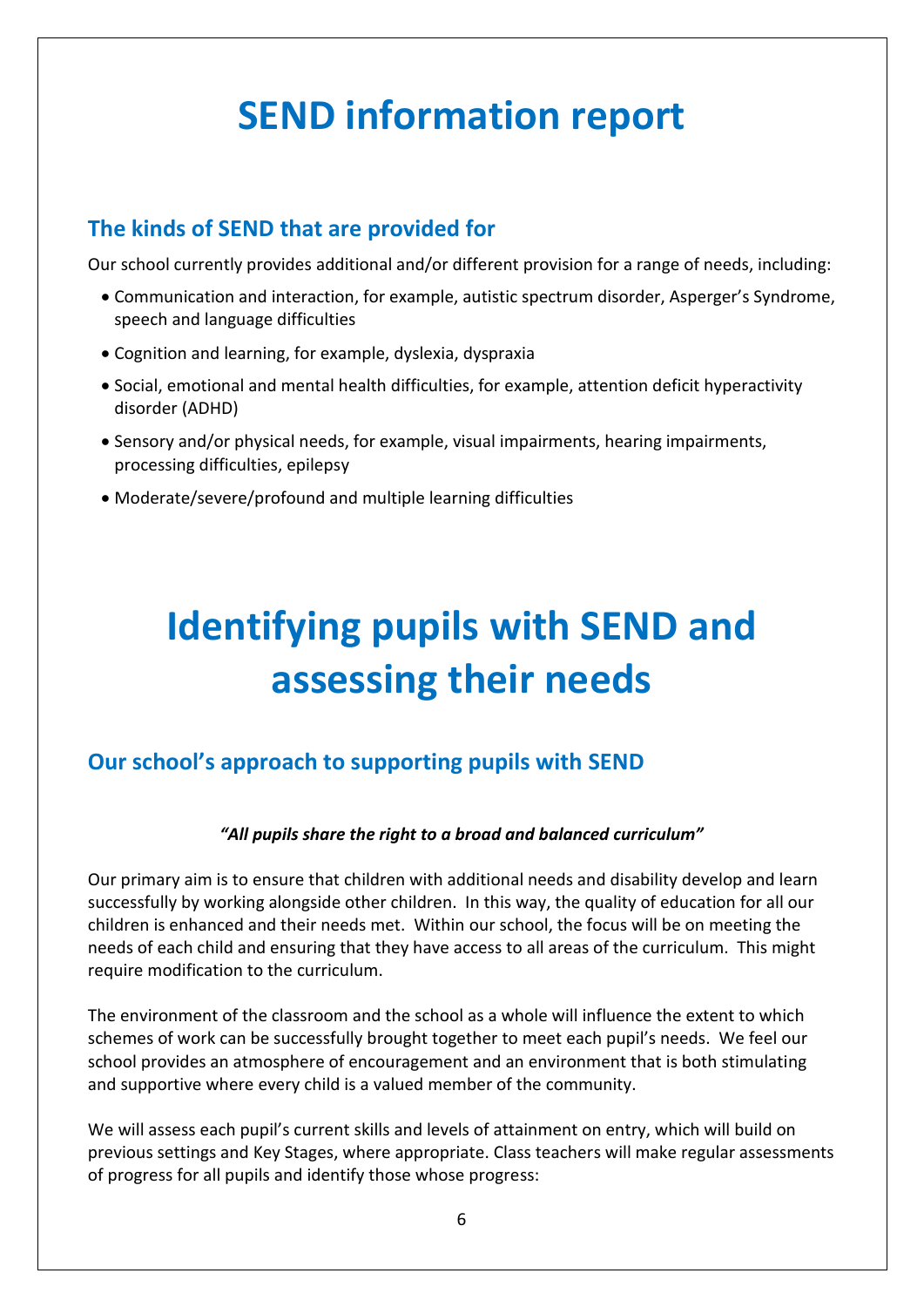- Is significantly slower than that of their peers starting from the same baseline
- Fails to match or better the child's previous rate of progress
- Fails to close the attainment gap between the child and their peers
- Widens the attainment gap

This may include progress in areas other than attainment, for example, social needs. Slow progress and low attainment will not automatically mean a pupil is recorded as having SEN. When deciding whether special educational provision is required, we will start with the desired outcomes, including the expected progress and attainment, and the views and the wishes of the pupil and their parents. We will use this to determine the support that is needed and whether we can provide it by adapting our core offer, or whether something different or additional is needed.

#### **Consulting and involving pupils and parents**

We will have an early discussion with the pupil and their parents when identifying whether they need special educational provision. These conversations will make sure that:

- Everyone develops a good understanding of the pupil's areas of strength and difficulty
- We take into account the parents' concerns
- Everyone understands the agreed outcomes sought for the child
- Everyone is clear on what the next steps are

Notes of these early discussions will be added to the pupil's record and given to their parents. We will formally notify parents when it is decided that a pupil will receive SEN support.

#### **Assessing and reviewing pupils' progress towards outcomes**

We will follow the graduated approach and the four-part cycle of **assess, plan, do, review**.



The class or subject teacher will work with the SENCO to carry out a clear analysis of the pupil's needs. This will draw on:

- The teacher's assessment and experience of the pupil
- Their previous progress and attainment or behaviour
- Other teachers' assessments, where relevant
- The individual's development in comparison to their peers and national data
- The views and experience of parents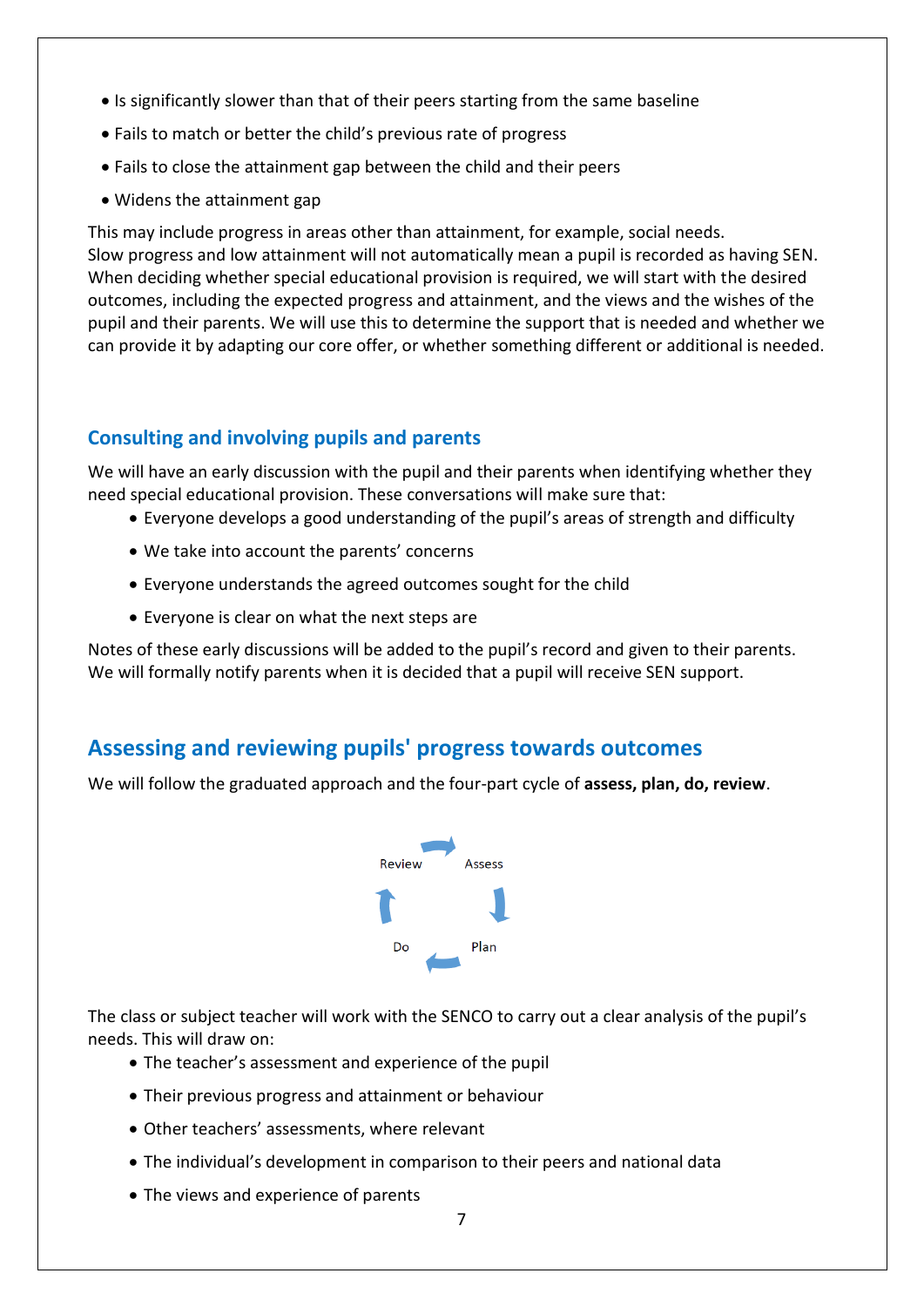- The pupil's own views
- Advice from external support services, if relevant

The assessment will be reviewed regularly.

All teachers and support staff who work with the pupil will be made aware of their needs, the outcomes sought, the support provided, and any teaching strategies or approaches that are required. We will regularly review the effectiveness of the support and interventions and their impact on the pupil's progress.

#### **Supporting pupils moving between phases and preparing for adulthood**

We will share information with the school, college, or other setting the pupil is moving to. We will agree with parents and pupils which information will be shared as part of this.

All SEND children receive extended transition every year.

For children who transition within our school; they will make a transition booklet that they can take home over the summer term and holidays. Children make their own transition alongside their LSA or class teacher which includes photographs of staff and their new classroom. It also includes new routines and basic information. Children also visit their new classroom daily at quiet times to familiarise themselves with their new teacher and the layout of the room.

For children who transition to High School, again a transition booklet will be made if appropriate. In addition to this the SENCO and parents meet the new SENCO or key workers in the summer term. Children will also be offered extended transition based which is usually three mornings at their new school in small groups. Children have, in the past been offered places in a holiday club.

### **Our approach to teaching pupils with SEND**

#### *"All pupils share the right to a broad and balanced curriculum"*

Our primary aim is to ensure that children with additional needs and disability develop and learn successfully by working alongside other children. In this way, the quality of education for all our children is enhanced and their needs met. Within our school, the focus will be on meeting the needs of each child and ensuring that they have access to all areas of the curriculum. This might require modification to the curriculum.

The environment of the classroom and the school as a whole will influence the extent to which schemes of work can be successfully brought together to meet each pupil's needs. We feel our school provides an atmosphere of encouragement and an environment that is both stimulating and supportive where every child is a valued member of the community.

Teachers are responsible and accountable for the progress and development of all the pupils in their class.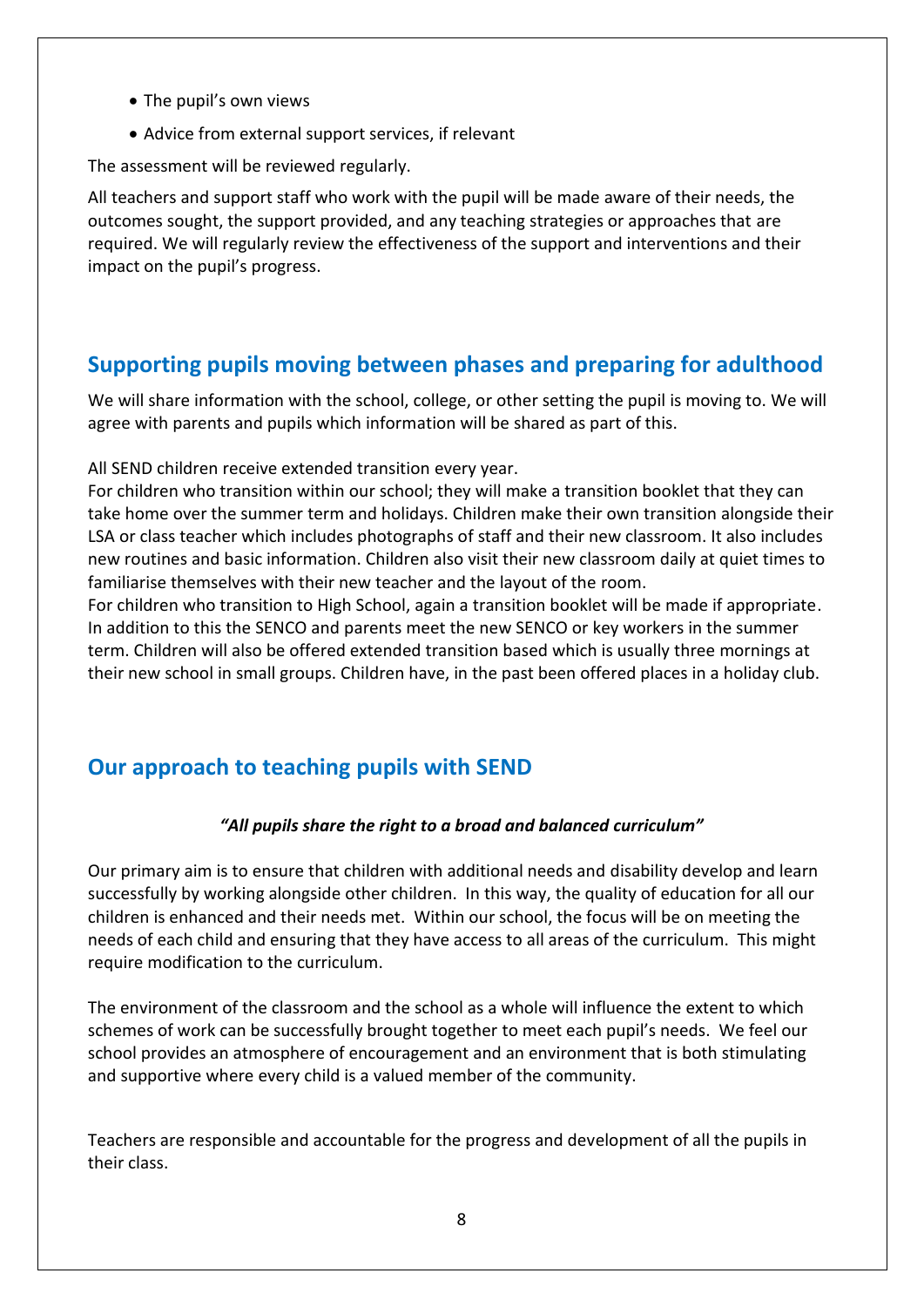Quality first teaching is our first step in responding to pupils who have SEND. This will be differentiated for individual pupils.

We will assess each pupil's current skills and levels of attainment on entry, which will build on previous settings and Key Stages, where appropriate. Class teachers will make regular assessments of progress for all pupils and identify those whose progress:

- Is significantly slower than that of their peers starting from the same baseline
- Fails to match or better the child's previous rate of progress
- Fails to close the attainment gap between the child and their peers
- Widens the attainment gap

This may include progress in areas other than attainment, for example, social needs. Slow progress and low attainment will not automatically mean a pupil is recorded as having SEND.

When deciding whether special educational provision is required, we will start with the desired outcomes, including the expected progress and attainment, and the views and the wishes of the pupil and their parents. We will use this to determine the support that is needed and whether we can provide it by adapting our core offer, or whether something different or additional is needed.

#### **Adaptations to the curriculum and learning environment**

We make the following adaptations to ensure all pupils' needs are met:

- Differentiating our curriculum to ensure all pupils are able to access it, for example, by grouping, 1:1 or small group work, teaching styles, content of the lesson, etc.
- Adapting our resources and staffing.
- Using recommended aids, such as laptops, coloured paper, coloured overlays, visual timetables, individual work stations, larger font, etc.
- Differentiating our teaching, for example, giving longer processing times, pre-teaching of key vocabulary, reading instructions aloud, etc.

#### **Additional support for learning**

We have Learning Support Assistants who are trained to deliver interventions such as:

- Sensory diets and the Seedlings pre-assessment
- INSYNC
- OT programmes
- SALLEY programme
- Social groups including baking; sensory science; sensory play
- Makaton
- Read, write Inc/phonics groups
- Use TEACHH strategies
- Beat It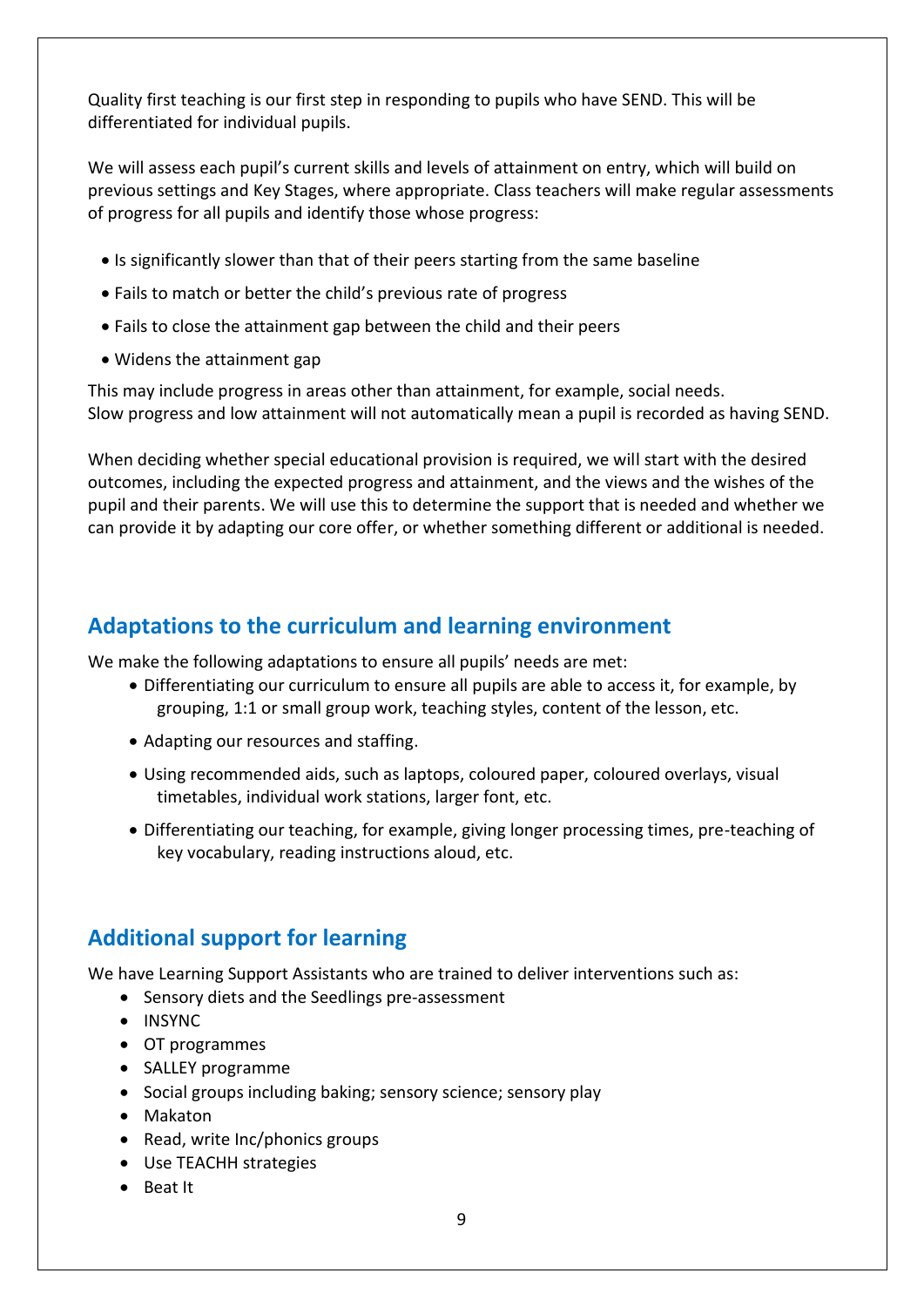Teaching assistants will support pupils on a 1:1 basis; 2:1 basis and/or small group support. when We work with the following agencies to provide support for pupils with SEND:

- LASCs (specialist ASD teachers and support workers).
- Behaviour Improvement Team.
- Occupational Therapy services
- Speech and Language
- Educational Psychology Services
- Language Support Services
- Specialist Dyslexia teachers
- Music Therapy Services
- Hearing and Vision Impairment team
- Ophthalmology services

#### **Expertise and training of staff**

Our SENCO has 4 years experience in this role and has worked as a Teacher at Eccleston Mere for 13 years. In addition, she has 12 years' experience in various settings and departments within the Local Authority prior to working at Eccleston Mere.

The SENCO is allocated 1 day per week to manage SEND provision.

We have a team of 22 Learning Support Assistants, including 2 higher level teaching assistants who are trained to deliver pastoral and SEND provision.

In the last academic year, staff have been trained in:

- Enhanced ASD training
- Children's Mental Health Foundation programme
- NASENCo qualification
- DESTY certified mentorship programme
- First Aid
- Speech and Language training
- Multi-sensory approach to learning
- Introduction onto resourceful teaching for SEND children
- We use specialist staff for Dyslexia support; Speech and Language; tutoring and music therapy.

#### **Securing equipment and facilities**

At Eccleston Mere, we work closely with external services to ensure we provide our children with SEND the correct equipment and facilities to access all areas of school life. This allows them to achieve, grow in self-confidence and become independent learners.

#### **Evaluating the effectiveness of SEND provision**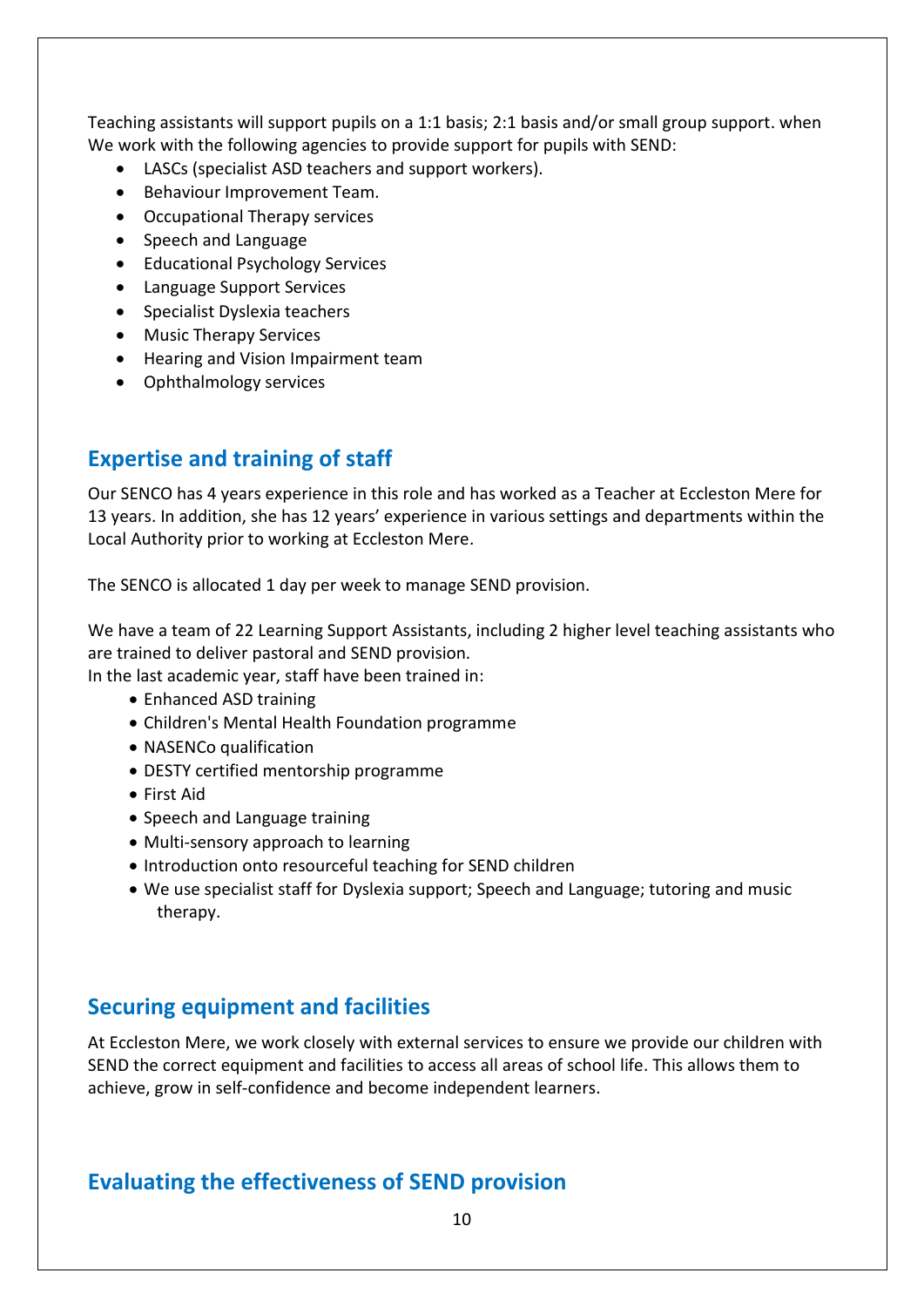We evaluate the effectiveness of provision for pupils with SEND by:

- Reviewing pupils' individual progress towards their goals each term during their Student Support Plan review.
- Reviewing the impact of interventions on a weekly and/or termly basis.
- Using pupil questionnaires all children have an 'all about me'.
- Monitoring of children's work and groups by the SENCO and subject leaders.
- Using FFT to track children's progress and attainment.
- Holding interim and annual reviews for pupils with EHC plans and enhanced funding.
- Holding regular reviews for all children with SEND who aren't funded.

### **Enabling pupils with SEND to engage in activities available to those in the school who do not have SEND**

All of our extra-curricular activities and school visits are available to all our pupils, including our before-and after-school clubs.

- All pupils are encouraged to go on our residential trip(s) to PGL at Boreatton Park, Shropshire.
- All pupils are encouraged to take part in sports day/school plays/special workshops.
- No pupil is ever excluded from taking part in these activities because of their SEND or disability.
- You can find our 'Local offer' here: [1424912 \(ecclestonmere.st-helens.sch.uk\)](http://www.ecclestonmere.st-helens.sch.uk/serve_file/1424912)

### **Support for improving emotional and social development**

We provide support for pupils to improve their emotional and social development in the following ways:

- Pupils with SEND are encouraged to be part in the school council and eco-council.
- Pupils with SEND are also encouraged to be part of breakfast and after school club to promote social, emotional and making new friendships.
- Pupils with SEND are encouraged to participate in all extra-curricular clubs e.g. football, dancing, yoga, judo etc.
- Pupils with SEND are encouraged to represent the school in completions and tournaments e.g.: art completions, boccia, multi-sports etc.
- We have a zero-tolerance approach to bullying.

### **Working with other agencies**

At Eccleston Mere we have a termly planning and consultation meeting where all children who have an EHCP or enhanced funding are discussed. We seek guidance and support from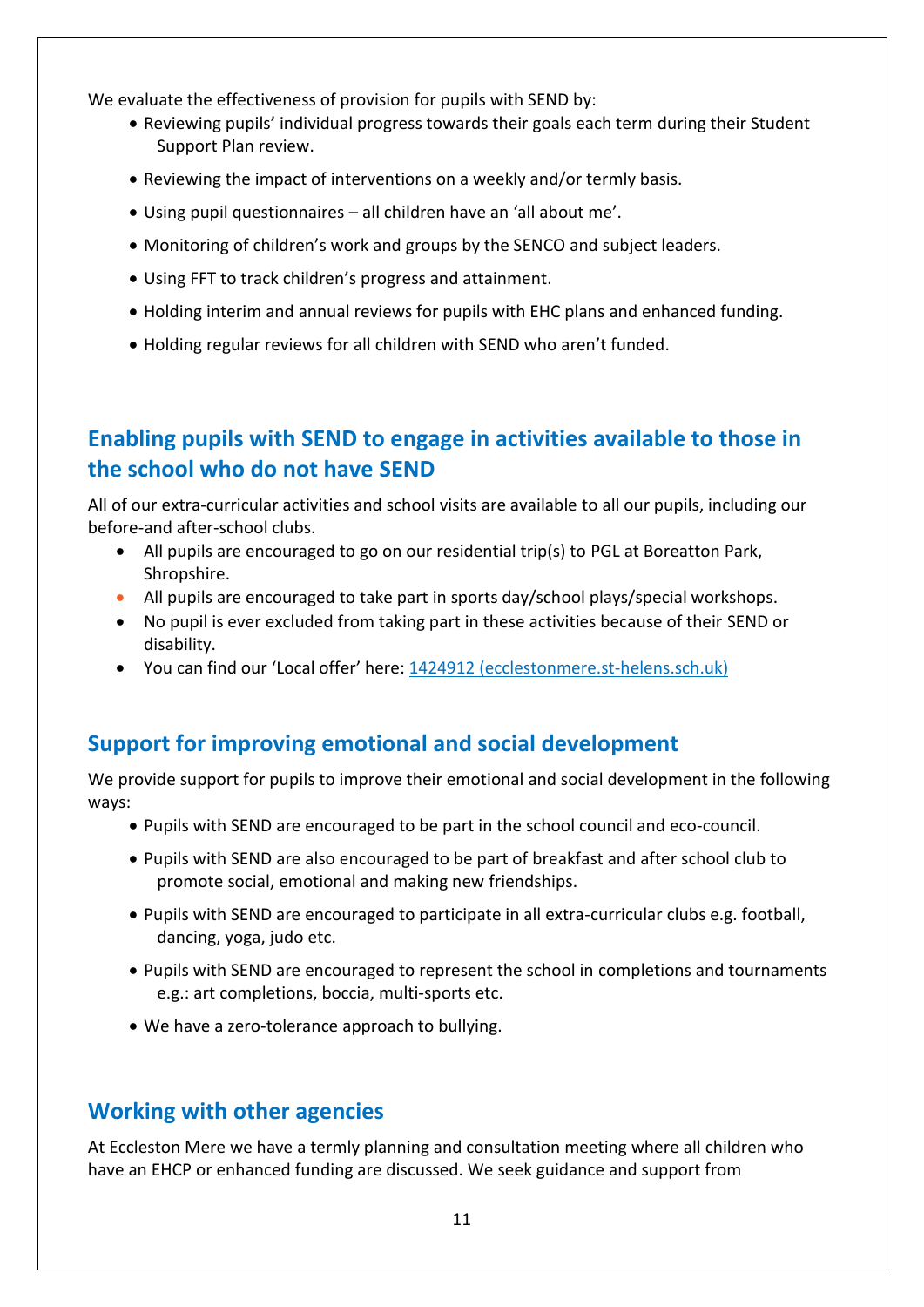professionals from educational psychology services, behavior support services, inclusion officer from the local authority and LASCs.

In addition, we work with the following:

- Speech and Language Therapy (SALT)
- Physiotherapy
- Occupational Therapy
- Behaviour Improvement Team
- LASC (Language and Social Communication)
- EAL (English as an Additional Language) team
- Learning Support Service (LSS)
- Educational Psychology
- CAMHS (Child, Adult Mental Health Services)
- School Nurse

#### **Complaints about SEND provision**

Complaints about SEND provision in our school should be made to the class teacher; SENCO; headteacher in the first instance.

They will then be referred to the school's complaints policy.

The parents of pupils with disabilities have the right to make disability discrimination claims to the first-tier SEND tribunal if they believe that our school has discriminated against their children.

They can make a claim about alleged discrimination regarding:

- Exclusions
- Provision of education and associated services
- Making reasonable adjustments, including the provision of auxiliary aids and services

#### **Contact details of support services for parents of pupils with SEND**

- Parent Partnership (01744) 677368
- School Admissions (01744) 671035
- School Nurse (01744) 624143
- Speech and Language Therapy (01744) 646548
- Occupational Health and Physiotherapy (01744) 646556
- Children's Disability Service (01744) 673900
- Inclusion Officer, Atlas House (01744) 671105

### **Contact details for raising concerns**

Mrs Amanda Noblett – [ecclestonmere@sthelens.org.uk](mailto:ecclestonmere@sthelens.org.uk) or 01744-734829